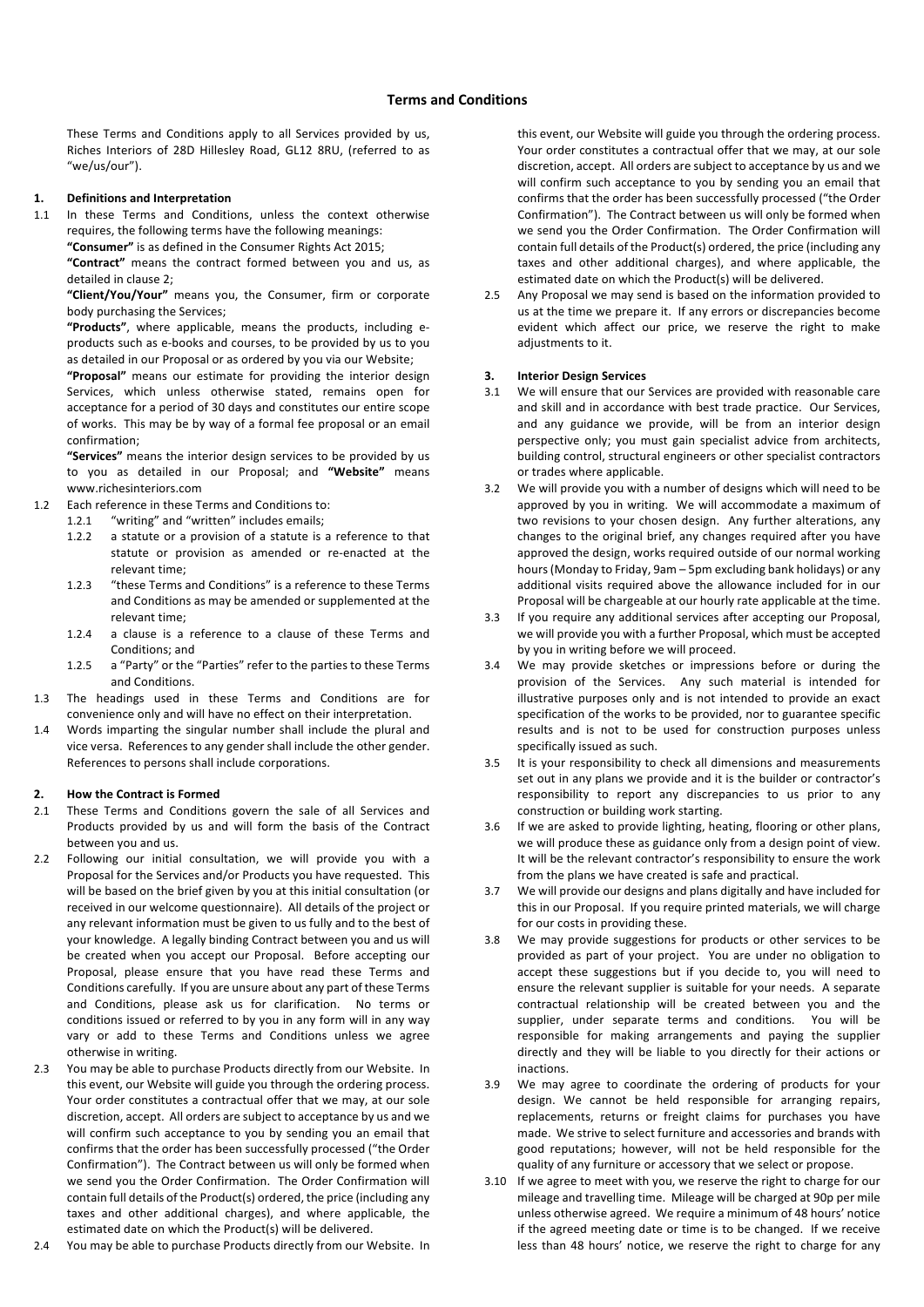costs incurred by us.

3.11 Any timescales we provide are for guidance only and are not of the essence of the Contract.

## **4. E-Design Services**

- 4.1 E-Design services are an online decorating consultation service only. All recommendations are regarded as suggestions to improve the aesthetic of your space and are not intended for construction services.
- 4.2 You are responsible for confirming the accuracy and completeness of any information that is provided.
- 4.3 Floor plan measurements and details are for illustration purposes only, and as such, the floor plan or any related materials that illustrate the arrangement or placement of recommended items is intended to be used solely as a rough sketch in order to demonstrate the suggested placement or arrangement of recommended items.
- 4.4 All objects depicted in floor plans or any related materials that illustrate the arrangement or placement of recommended items will be chosen as an "approximate match" to represent those pieces that have been noted in the shopping lists. Colours, sizes and other details may not be exact.
- 4.5 You agree to correspond strictly through online communication using email and allocated, previously arranged calls in 15 minute blocks up to a maximum of 4 hours, unless otherwise agreed in writing. You agree to pay our hourly rate for unscheduled phone calls, and texts not previously agreed or above the 4 hours.
- 4.6 We will not be responsible for the means, methods or procedures of the construction, fabrication, delivery & installation, or safety precautions in connections with the e-design project.
- 4.7 Product sourcing is limited to certain countries.
- 4.8 In the event that you have a space that is a combination-use room (i.e. living room/dining room combination), payment will be for the number of spaces combined, unless otherwise agreed in writing.
- 4.9 Two design revisions are included in every e-design package. Additional revisions beyond those included are available at additional cost to be agreed upon in writing.
- 4.10 We cannot guarantee the prices or long-term availability of merchandise listed in your product shopping list.
- 4.11 We cannot be held responsible for arranging repairs, replacement or freight claims for purchases made in conjunction with recommendations for your e-design project.
- 4.12 We shall have the right to document the project notes, boards and photos, which may be used for portfolio, blog, social media, public display and similar publicity purposes. Your first name and location may be used in connection with the documentation unless specified to the contrary. Your data will be held in accordance with our Privacy Policy. All documentation used on our behalf shall be paid by us. In addition, if you apply the tips and suggestions given and document these changes, we must be given credit as the consultant for the project if your documentation is released to the public.

# **5. Products**

- 5.1 We make all reasonable efforts to ensure that all descriptions and illustrations of Products available from us correspond to the actual Products that you will receive. Please note, however, that images shown on our Website or in our marketing literature are for illustrative purposes only. There may be slight variations between the image of an item and the actual Product sold due to differences in computer displays and lighting conditions.
- 5.2 Please note that clause 5.1 does not exclude our responsibility for mistakes due to negligence on our part and refers only to minor discrepancies. Please refer to clause 7 if the Products are incorrect.
- 5.3 All Products purchased through our Website will normally be delivered within 30 calendar days of the date of our Order Confirmation unless otherwise agreed (subject to events outside of our control).
- 5.4 In the unlikely event that we fail to deliver the Products within 30 calendar days of our Order Confirmation (except as detailed in clause 5.3), you may cancel your order immediately if we have refused to deliver your Products or if you told us when ordering the Products that delivery within that time period was essential.
- 5.5 If you do not wish to cancel under clause 5.4 or if none of the specified circumstances apply, you may specify a new (reasonable) delivery date. If we fail to meet the new deadline, you may then

cancel your order.

- 5.6 Delivery shall be deemed complete once we have delivered the Products to the address provided in your order.
- 5.7 If we are unable to deliver the Products on the delivery date (if, for example, no one is available at your address to receive the Products) we will leave a note informing you that the Products have been returned to our premises, requesting that you contact us to arrange re-delivery. The re-delivery will be chargeable.
- 5.8 The risk in the Products shall remain with us until they come into your physical possession.
- 5.9 Ownership of the Products passes to you once we have received payment in full of all sums due (including any applicable delivery charges).
- 5.10 If your order is for an e-Product, such as a course or e-book, the paid content will be made available to you immediately when we send you our Order Confirmation and will continue to be available until you end the Contract.
- 5.11 Where any updates are made to paid content, it will continue to match our description of it as provided to you before you purchased the paid content. Please note that this does not prevent us from enhancing the paid content, and so going beyond the original description.
- 5.12 When you place an order for an e-Product, you will be required to expressly acknowledge that you wish the paid content to be made available to you immediately. You will also be required to expressly acknowledge that by accessing (e.g. streaming) the paid content, you will lose your legal right to cancel if you change your mind (the "cooling-off period"). Please see clause 8.5 for more information.
- 5.13 In some limited circumstances, we may need to suspend the provision of paid content (in full or in part) to fix technical problems, make necessary minor technical changes or update the paid content to comply with relevant changes in the law or other regulatory requirements.
- 5.14 If we need to suspend availability of the paid content for any of the reasons set out in clause 5.13, we will inform you in advance of the suspension and explain why it is necessary (unless we need to suspend availability for urgent or emergency reasons such as a dangerous problem with the paid content, in which case we will inform you as soon as reasonably possible after suspension). If this occurs, your access to the paid content will be extended by a period equivalent to the length of the suspension (unless the period of suspension is less than 5 days). The suspension will not last for more than 14 days.
- 5.15 We may suspend provision of the paid content if we do not receive payment on time from you. We will inform you of the non-payment on the due date, however, if you do not make payment within 48 hours of our notice, we may suspend provision of the paid content until we have received all outstanding sums due from you. If we do suspend provision of the paid content, we will inform you of the suspension.
- 5.16 In the case of E-Product purchase you are responsible for any design decisions made based on this content. Riches Interiors will not be liable in case of any damages or loss based on those decisions.

# **6. Price and Payment**

- 6.1 Our standard payment terms for projects over £500 are as follows:
	- 6.1.1 50% of the quoted fee is payable as a deposit once our Proposal is accepted. We will be unable to commence the works until this deposit has been paid in full;
	- 6.1.2 The remaining quoted fee (if any) is payable on completion of the design and before any drawings and plans we have produced are sent to you or your chosen contractors to begin the works, where applicable.
- 6.2 We reserve the right to issue additional progress invoices and the final invoice at any time, if the Services are delayed through no fault of our own. We also reserve the right to request 100% of the quoted fee up front at our sole discretion and for projects under £500 and will specify this in the Proposal.
- 6.3 The Services will be deemed complete, and the final invoice will be issued, once our design has been provided. We may include for additional advice and support for a maximum of 2 weeks after we have issued the final documents and if this is the case, we will set this out in our Proposal. If you require further support, this will be chargeable at our standard hourly rate.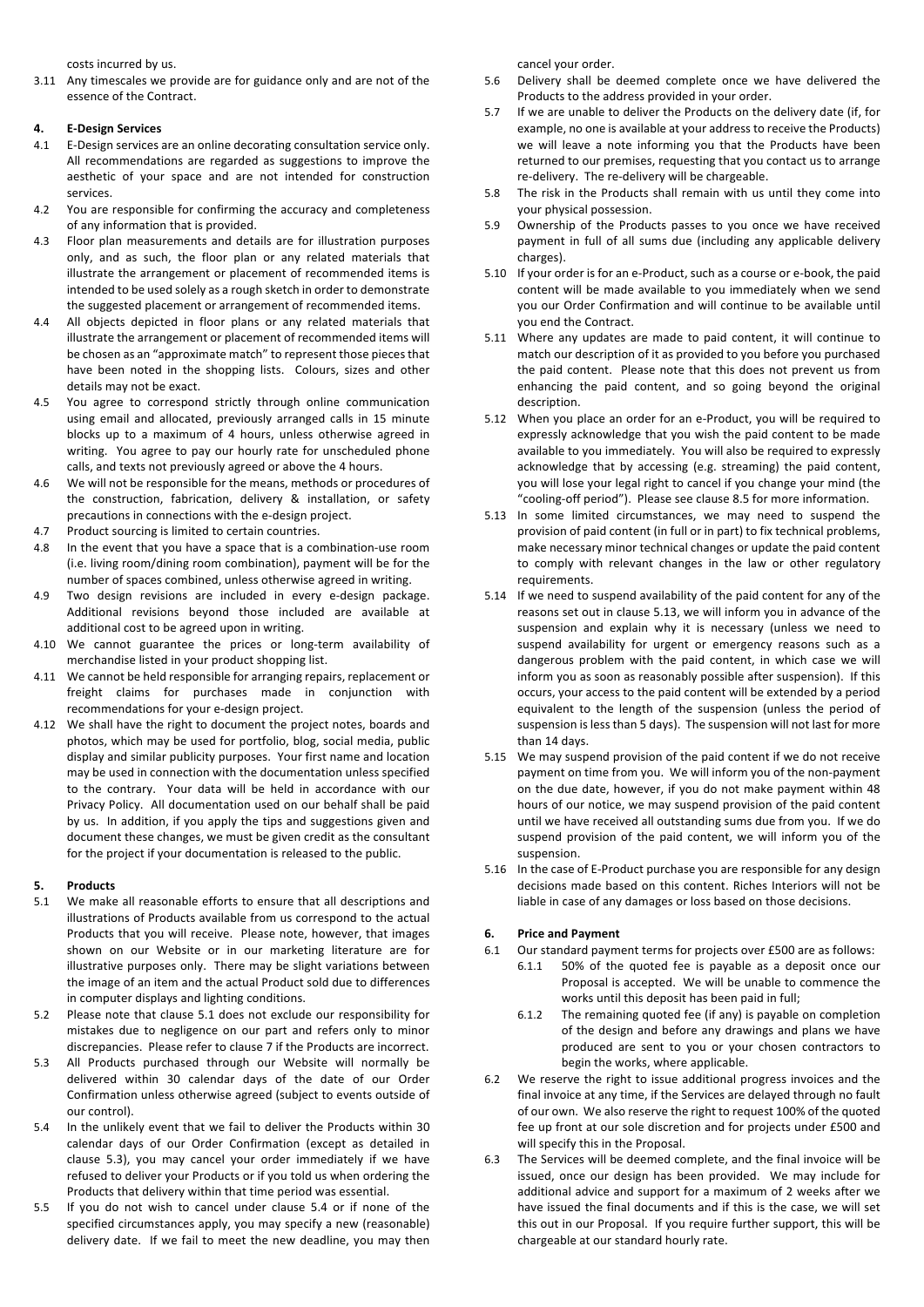- 6.4 Unless otherwise agreed, our hourly rates are as follows: 6.4.1 Owner and Lead Designer £40;
- 6.5 All quoted prices include VAT where applicable.
- 6.6 All invoices are payable immediately or within 7 calendar days from the date of invoice, without set-off, withholding or deduction.
- 6.7 We make all reasonable efforts to ensure that any prices shown on our Website are correct at the time of going online. All prices are checked by us before we accept your order. In the unlikely event that we have shown incorrect pricing information, we will contact you in writing to inform you of the mistake. If the correct price is lower than that shown when you made your order, we will simply charge you the lower amount and continue processing your order. If the correct price is higher, we will give you the option to purchase the Products at the correct price or to cancel your order (or the affected part of it). We will not proceed with processing your order in this case until you respond. If we do not receive a response from you within 48 hours, we will treat your order as cancelled and notify you of this in writing.
- 6.8 If we discover an error in the price or description of the Products on our Website after your order is processed, we will inform you immediately and make all reasonable efforts to correct the error. You may, however, have the right to cancel the Contract and receive a refund if this happens.
- 6.9 If you do not make payment to us by the due date, we will stop providing our Services and will charge you interest on the overdue sum at the rate of 4% per annum above the Bank of England base lending rate from time to time. Interest will accrue on a daily basis from the due date for payment until the actual date of payment of the overdue sum, both before or after judgment. This will not apply if you have promptly contacted us to dispute an invoice in good faith. No interest will accrue while such a dispute is ongoing.
- 6.10 Should the works be delayed or postponed for a period of 6 months or more in any one stage, through no fault of our own, we reserve the right to review and amend our fees and will notify you of this.
- 6.11 All orders placed via our Website must always be paid for in advance and will be taken when we process your order and send you an Order Confirmation (this usually occurs immediately and you will be shown a message confirming your payment). All payments have to be made using our chosen payment gateway provider, such as PayPal. Payments will go through this payment gateway provider's website. No credit or debit card information is provided to us and completion of the transaction will be subject to you agreeing to the payment gateway provider's terms and conditions. A separate contractual relationship will be created between you and the payment gateway provider and we cannot be held responsible for their actions or lack of actions.

## **7. Problems with Products**

- 7.1 By law, we must provide Products that are of satisfactory quality, fit for purpose and as described. If any Products you have purchased do not comply, please contact us as soon as reasonably possible to inform us of the problem.
- 7.2 In the case of physical Products ordered:
	- 7.2.1 Beginning on the day that you receive the Products, you have a 30 calendar day right to reject the Products and to receive a full refund or replacement if they do not conform as stated above;
	- 7.2.2 If the packaging is damaged on delivery, please contact us within 48 hours of delivery so we can investigate the issue with the delivery company;
	- 7.2.3 To return Products to us for any reason under this clause 7, please contact us to arrange for a return. You will need to return the Products together with the original packaging where possible. If you no longer have the original packaging, please ensure you have well protected the Products;
	- 7.2.4 On receipt of the returned Products, if we prove them to be faulty, damaged or incorrect, we will provide you with a replacement within a reasonable time and will reimburse you for the postage costs in returning them to us;
	- 7.2.5 In certain circumstances, where a replacement is impossible or otherwise disproportionate, we may instead offer you a

full refund, including any delivery costs paid by you when the Products were originally purchased;

- 7.2.6 If you request a replacement during the 30 calendar day rejection period, that period will be suspended while we carry out the replacement and will resume on the day that you receive the replacement Products;
- 7.2.7 Please note that you will not be eligible to claim under this clause 7 if we informed you of the fault(s), damage or other problems with the Products before you purchased them (and it is because of the same issue that you now wish to return them); you have purchased the Products for an unsuitable purpose that is neither obvious nor made known to us and the problem has resulted from your use of the Products for that purpose; or the problem is the result of normal wear and tear, misuse or intentional or careless damage.
- 7.2.8 Please also note that you may not return Products to us under this clause 7 merely because you have changed your mind. If you are a consumer in the European Union you have a legal right to a 14 calendar day cooling off period within which you can return Products for this reason. Please refer to clause 8 for more details.
- 7.3 In the case of e-Products ordered:
	- 7.3.1 If the paid content has faults, you will be entitled to a repair or a replacement;
	- 7.3.2 If we cannot fix the problem, or if it has not been (or cannot be) fixed within a reasonable time and without significant inconvenience to you, you may be entitled to a full or partial refund;
	- 7.3.3 Please note that we will not be liable if we informed you of the fault(s) or other problems with particular paid content before you accessed it and it is that same issue that has now caused the problem (for example, if the paid content in question is an alpha or beta version and we warned you that it may contain faults); if you have purchased the paid content for an unsuitable purpose that is neither obvious nor made known to us and the problem resulted from your use of the paid content for that purpose; or if the problem is the result of misuse or intentional or careless damage.
- 7.4 Refunds under this clause 7 will be issued within 14 calendar days of the day on which we agree that you are entitled to the refund, using the same payment method that you used when purchasing the Products, unless you specifically request that we make a refund using a different method.
- 7.5 For further information on your rights as a consumer, please contact your local Citizens' Advice Bureau or Trading Standards Office.

# **8. Cancellation Within the Cooling Off Period**

- 8.1 If you are a Consumer, you have a statutory right to a "cooling off" period within which you can cancel the Contract for any reason, including if you have changed your mind, and receive a refund.
- 8.2 In the case of Services, this period begins once the Contract between you and us is formed and ends at the end of 14 calendar days after that date. If you wish to cancel the Contract within the cooling off period, you should inform us immediately by post or email.
- 8.3 If you wish for our Services to start within the cooling off period, you must make an express request for us to do so. You acknowledge and agree that if you do so, you will lose your right to cancel if our Services are completed within the 14 day cooling off period. If we have begun providing our Services, you will be required to pay for the Services we have provided up to the point at which you inform us of your wish to cancel.
- 8.4 In the case of e-Products:
	- 8.4.1 the period begins once we have sent you your Order Confirmation (i.e. when the Contract between you and us is formed) and ends when you access (e.g. download or stream) the paid content, or 14 calendar days after the date of our Order Confirmation, whichever occurs first;
	- 8.4.2 After the cooling-off period, you may cancel your access to the paid content at any time, however, we cannot offer any refunds and you will continue to have access to the paid content up until the renewal or expiry date, as applicable, when the Contract will end;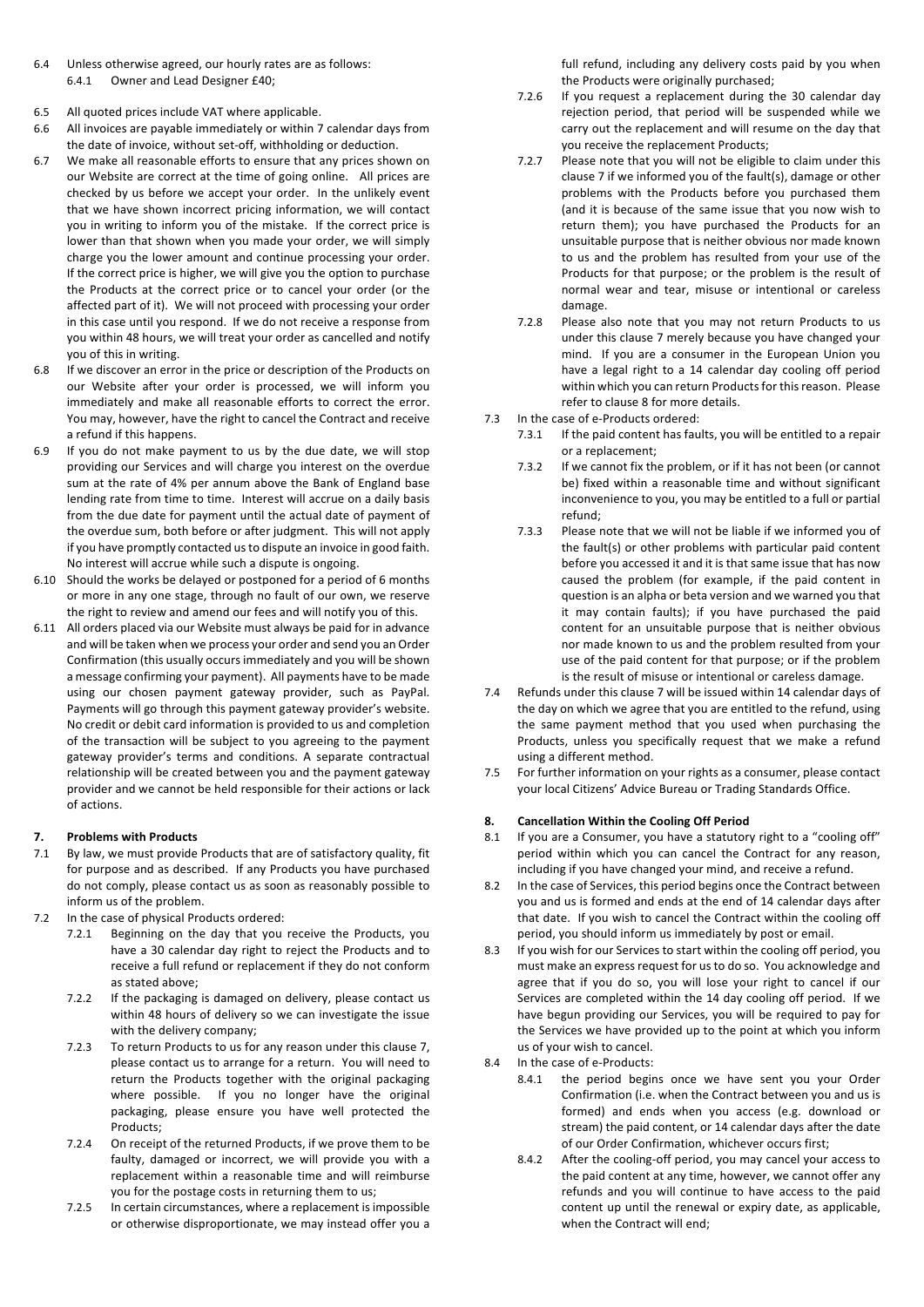- 8.4.3 If you purchase e-Products by mistake, please inform us as soon as possible and do not attempt to access any paid content. Provided you have not accessed any paid content, we will be able to cancel the Contract and issue a full refund. If you have accessed any paid content, we will not be able to offer any refund and you will continue to have access to the paid content up until the renewal or expiry date, as applicable.
- 8.5 If you wish to exercise your right to cancel under this clause 8, you may inform us of your cancellation in any way you wish. You may use our Model Cancellation Form, but you do not have to. To meet the cancellation deadline, it is sufficient for you to send your cancellation notice before the cancellation period has expired. If you do so, we will refund any sums paid to us under the Contract within 14 days, using the same method you used to make payment, unless you request otherwise.

## **9. Cancellation After the Cooling Off Period and for Business Clients**

- 9.1 After the expiry of the cooling off period set out in clause 8 or if you are not a Consumer, you are required to provide us with a minimum of 14 days' written notice if you wish to cancel the Contract. In the event of cancellation, we will invoice you for the Services provided up to the date of cancellation. Upon receipt of payment, we will hand over all works completed by us up to the date of cancellation in relation to the Contract.
- 9.2 Either Party may cancel the Contract immediately if the other:
	- 9.2.1 has committed a material breach of this Contract, unless the breach is capable of remedy, in which case this right to terminate will be exercisable if the other Party has failed to remedy the breach within 14 days after a written notice to do so; or
	- 9.2.2 goes into bankruptcy or liquidation either voluntary or compulsory (save for the purposes of bona fide corporate reconstruction or amalgamation) or if a receiver is appointed in respect of the whole or any part of its assets.
- 9.3 Cancellation of the Contract for any reason will not affect the rights and liabilities of the Parties already accrued at that time and any clauses that are stated to continue in force after termination will not be effected.
- 9.4 We will be working with the client's budget. On occasion, freight and delivery charges are not known until the end of the lead-time. Prices of furnishings and other products are subject to change. We cannot be held liable for additional or unforeseen costs.
- 9.5 Delays due to contractors/builders or site delays whilst we are undertaking a project management role cannot be claimed against us.

## **10. Our Liability**

- 10.1 We will be responsible for any foreseeable loss or damage that you may suffer as a result of our breach of these Terms and Conditions or as a result of our negligence. Loss or damage is foreseeable if it is an obvious consequence of our breach or negligence or if it is contemplated by you and us when the Contract is created. We will not be responsible for any loss or damage that is not foreseeable.
- 10.2 If you are not a Consumer, we will not be responsible to you for any loss of profit, loss of business, interruption to business, loss of any business opportunity or for any other indirect or consequential loss. In the event of a breach by us of our express obligations under these Terms and Conditions, your remedies will be limited to damages, which in any event, will not exceed the fees paid by you for the Services.
- 10.3 We will use our own exclusive judgement when deciding upon artistic factors required for the provision of the Services. To the extent permissible by law, we will not accept liability, and no refunds will be offered, in the unlikely event that you are dissatisfied due to a matter of personal taste.
- 10.4 Nothing in these Terms and Conditions seeks to exclude or limit our liability for death or personal injury caused by our negligence (including that of our employees, agents or sub-contractors); or for fraud or fraudulent misrepresentation.
- 10.5 Nothing in these Terms and Conditions seeks to exclude or limit your legal rights as a consumer, where applicable. For more details on your legal rights, please refer to your local Citizens' Advice Bureau or Trading Standards Office.
- 10.6 We include for Public and Products Liability and Professional Indemnity Insurance. Details are available on request.
- 10.7 We may provide referrals or recommendations to other companies. Please be aware that we may receive commission payments from these companies. However, the decision regarding their suitability rests with you and we accept no liability for their actions or lack of actions.
- 10.8 We cannot be held responsible for issues or defects in our Services where we have relied on information provided by you or other companies instructed by you.

### **11. Intellectual Property Rights**

- 11.1 We own (and retain) all intellectual property rights subsisting in any and all designs we create and all content on our Website including digital products.
- 11.2 Provided payment is made in accordance with the terms of payment above, we will grant you a non-exclusive licence to use the intellectual property the subject of the Contract, only for the purposes for which we are engaged by you. The licence will become effective once the final design is provided. You may not sub-licence these intellectual property rights without our prior written permission.
- 11.3 We reserve the right to take such actions as may be appropriate to restrain or prevent infringement of our intellectual property rights.
- 11.4 Any licence granted shall be automatically revoked if you breach any of these terms and conditions or if the Contract is cancelled in accordance with clauses 7, 8 or 9.
- 11.5 The licence will apply only to the final design and will not extend to any draft concepts, images, designs or other material viewed by you. These cannot be used without our express permission.
- 11.6 We will issue designs in our standard, non-editable format only. If you require CAD or other information which could be manipulated by others, please inform us in advance. We will only issue these at our sole discretion and subject to the acceptance of our Professional Indemnity insurers and this will be chargeable (typically at the remaining fee for the total project phase).
- 11.7 You warrant that any document given to us will not cause us to infringe the intellectual property or other legal rights of any third party.
- 11.8 We reserve the right to use any design created by us and take photographs of the property for our own promotional purposes. Please advise us when accepting our Proposal if you do not agree to this.
- **12. Events Outside of Our Control (Force Majeure):** We will not be liable for any failure or delay in performing our obligations where that failure or delay results from any cause that is beyond our reasonable control. Such causes include, but are not limited to: power failure, internet service provider failure, industrial action, civil unrest, fire, flood, storms, earthquakes, acts of terrorism or war, governmental action, epidemic or other natural disaster, or any other event that is beyond our control.

### **13. Complaints and Feedback**

- 13.1 We always welcome feedback from our clients and, whilst we always use all reasonable endeavours to ensure that your experience as a client of ours is a positive one, we nevertheless want to hear from you if you have any cause for complaint.
- 13.2 If you wish to complain about any aspect of your dealings with us, please contact us in writing in the first instance. We will respond to your complaint within 14 days.
- **14. How We Use Your Personal Information:** All personal information that we may collect (including, but not limited to, your name and address) will be collected, used and held in accordance with the provisions of the General Data Protection Regulation 2016 ("GDPR") and your rights under the GDPR.

#### **15. Other Important Terms**

15.1 We may transfer (assign) our obligations and rights under these Terms and Conditions (and under the Contract, as applicable) to a third party (this may happen, for example, if we sell our business). If this occurs you will be informed by us in writing. Your rights under